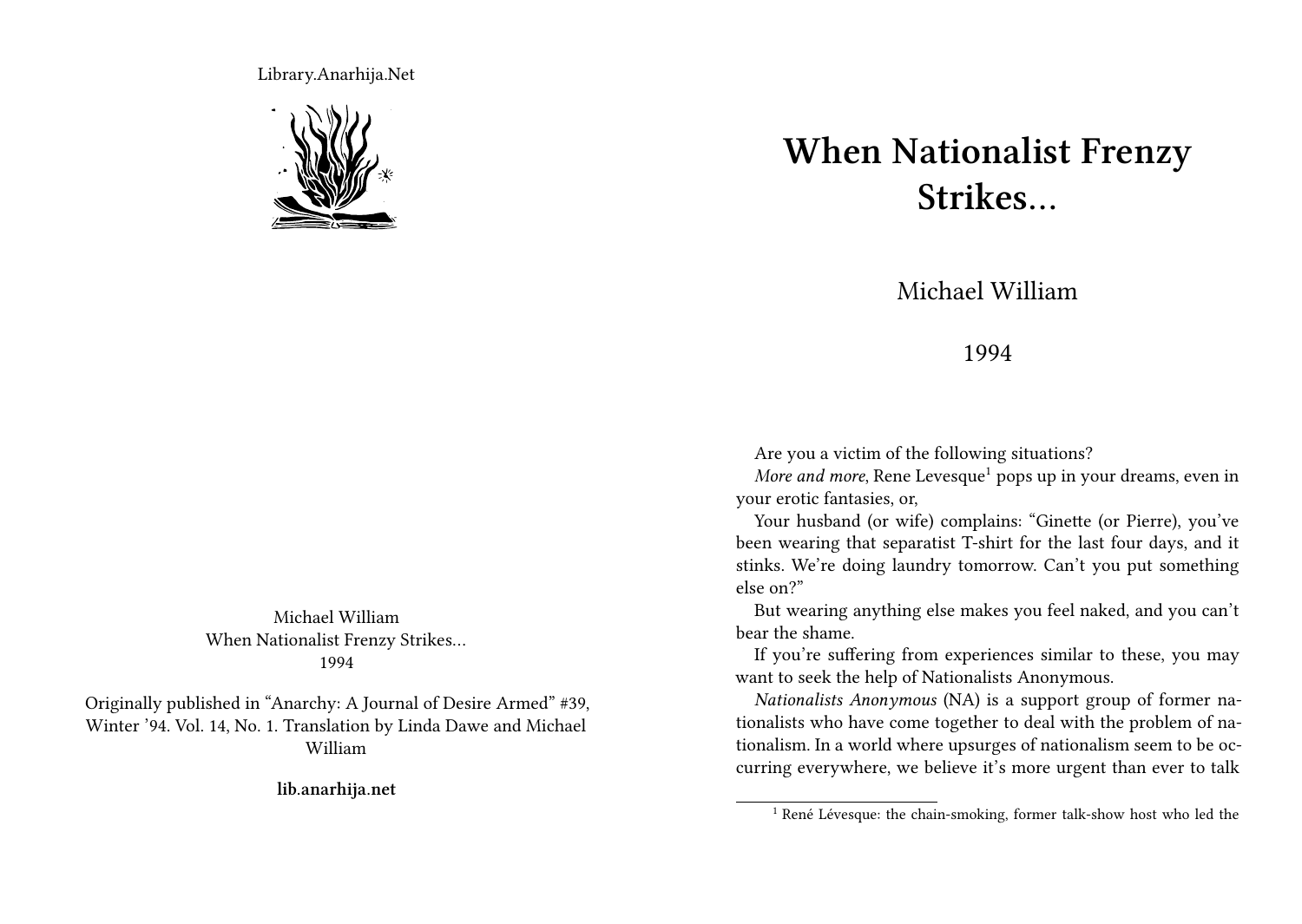openly about  $-$  and to fight  $-$  this plague, which is responsible for wreaking such havoc in our personal lives.

At first, in many cases the nationalist believes that nationalism is good for him. Brandishing flags and other nationalist symbols, being proud to be Quebécois (or American or Japanese or whatever) creates a feeling of power, an intense but usually short-lived euphoria. Submerging oneself in "the people," grasping at a false sense of community appears to offer the nationalist an identity, the feeling that he's a somebody. At the same time this enables him to avoid confronting what he has truly become.

Trying to regain that initial feeling of well-being, the nationalist has the tendency to resort increasingly to nationalism, and to up the dose. But as nationalism fails to identify and target the real enemies, since it doesn't respond to his genuine underlying needs and desires, the nationalist remains dissatisfied. His daily life, he can't avoid admitting, remains as banal as ever, while his relationship with "the people" continues to be distant and alienating. Disoriented, frustrated, afflicted by hallucinations, he frequently clings to the illusion that everything will be better come independence (even though similar scenarios throughout the world clearly demonstrate that the birth of the Nation has never solved our problems). Habitually placing people into categories of "us" and "them" according to their ethnic or national origins, in some extreme cases the increasingly stupefied nationalist ends up wallowing in a blatantly racist delirium.

As a result of indulging in nationalism on a regular basis, the critical faculties of the nationalist become blurred and dulled. Firm in his belief that "our" culture must be protected at all costs, the nationalist accepts, because it is "ours," all sorts of mediocrities and crap thrown at him by the forces of capital and the media. Smug, fatuous, incapable of any honest self-criticism, of envisaging a truly different way of life, he becomes the best champion of the status

separatist Parti Québécois to their first electoral win in 1976.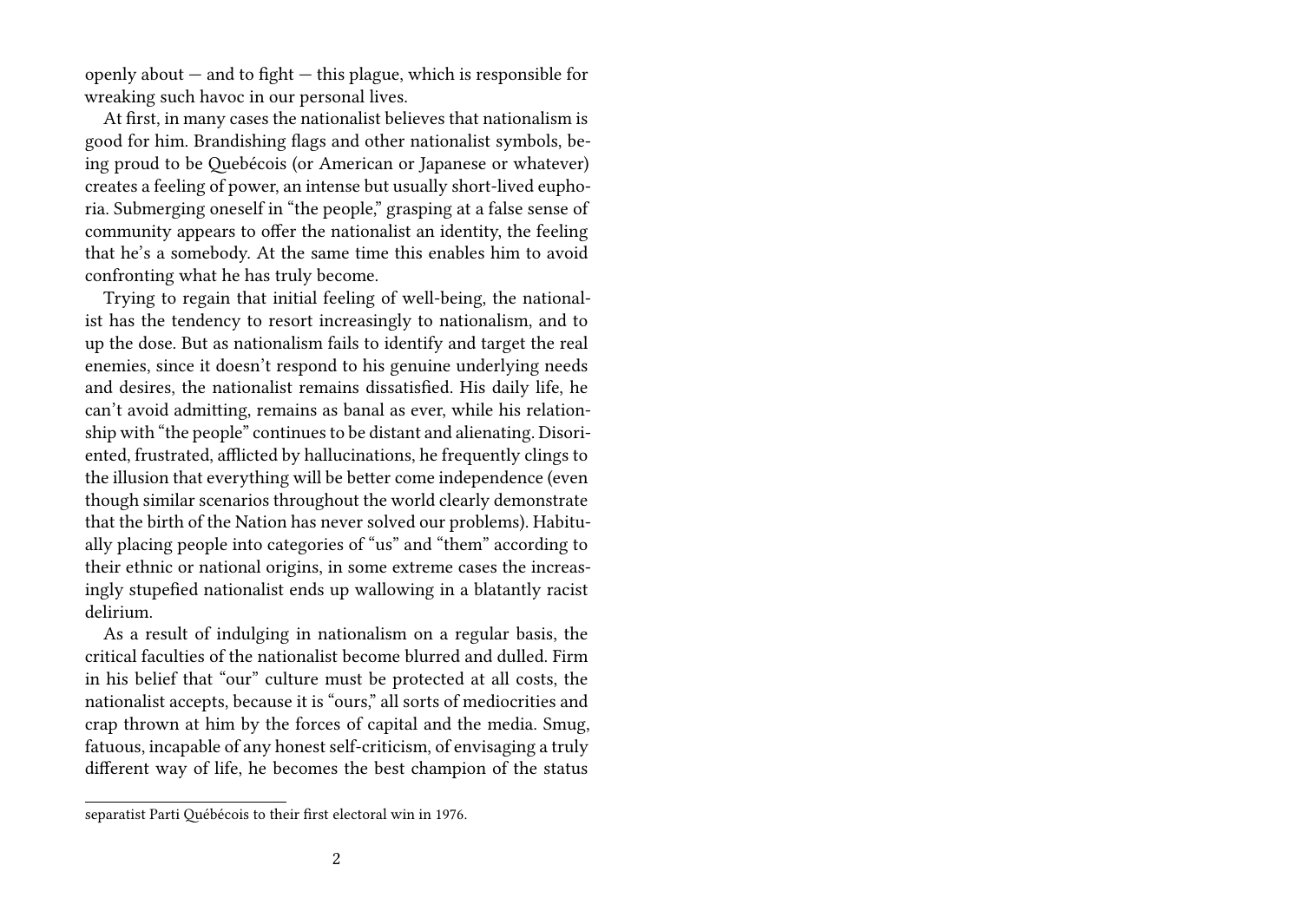quo (when it's precisely "our" culture that needs in large part to be dismantled). At the same time, the confused and often neurotic nationalist succeeds in many cases in convincing himself that his culture differs from, or is even superior to, that of the Americans, the French, the Ontarians, the Germans etc., ignoring the simple truth that these societies all share the same fundamental values.

Ironically, he fervently believes in the great equalizers of contemporary culture: mass communication (rare are those who don't have a TV), and in the fundamental necessity of capital, industrialism and the State. Having accepted the basis of contemporary domination, he readily bows to its economic demands and hierarchies. Instead of rebelling against the economic sphere as such, against his role as a mere cog in a mega-machine beyond his control, he grovels before the dictates of "his" economy, the national economy. Passive, submissive, he's an easy target for myriad nationalist politicians, leaders and careerists on the right and the left who are on the prowl for cannon fodder for their pathetic racketeering.

Unable to recognize and appreciate the unique qualities of the people he encounters, the colourful tapestry which exists in each of us, he judges people primarily according to how they fit into the nationalist big picture. Instead of forming qualitatively different relationships with people, ones which are increasingly rich and profound, he mechanically throws in his lot with those who, far from friends, are people he doesn't even know!

Nationalism is pathetic. But if the nationalist needs help through this madness, and is usually in a sorry state, we mustn't pity him too much. These days nationalism is no longer a joke! Throughout the world, it is becoming the reigning ideology, perhaps the most formidable obstacle to the birth of a new world.

\* \* \*

*Nationalists Anonymous* is at your disposal for any questions you may have regarding nationalism. Call us today, and become part of